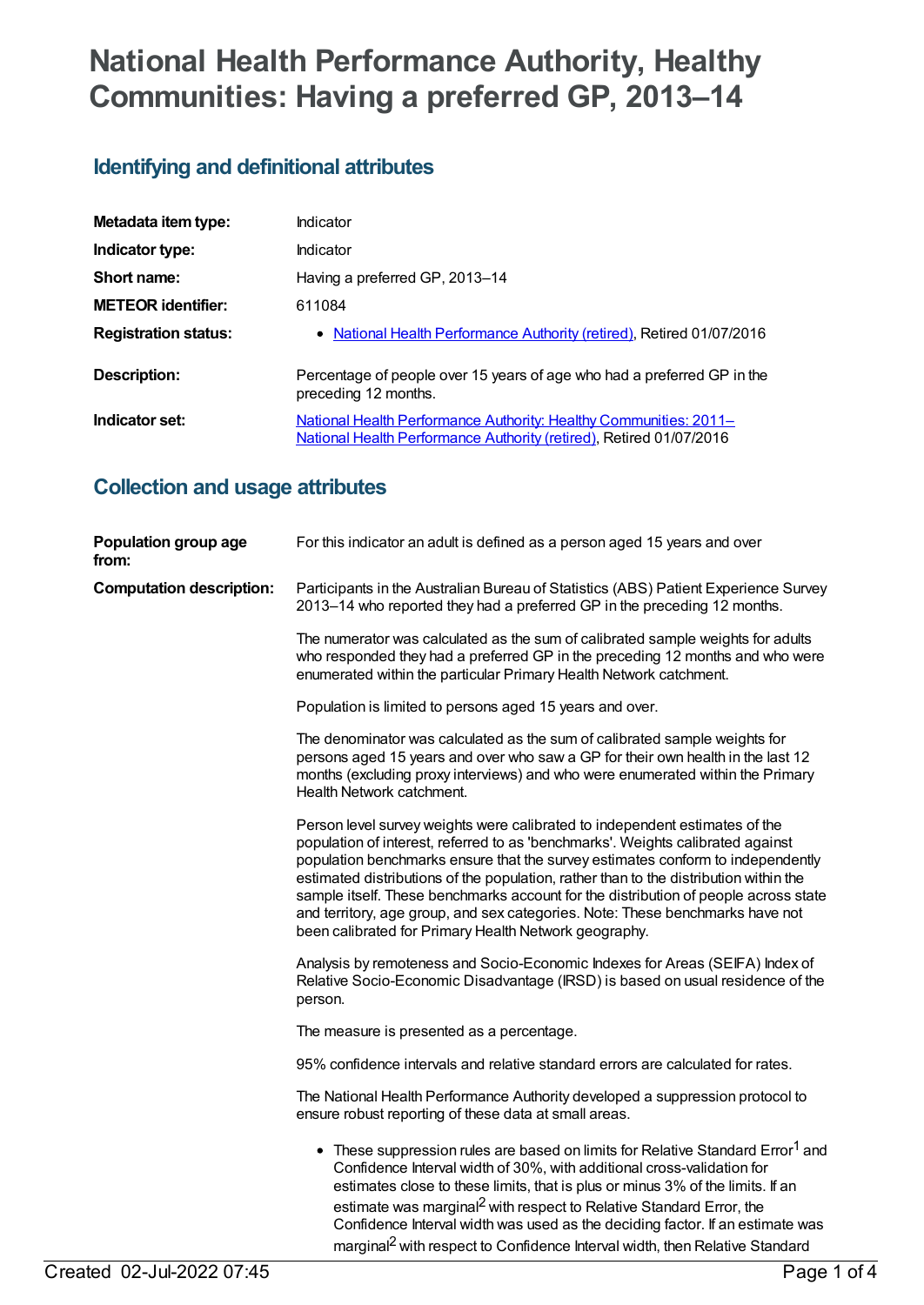|                                 | Error is used as the deciding factor<br>Data were supressed based on the following rules:                                                                                                                                                                                                                                                                                                                                                                                                                                  |
|---------------------------------|----------------------------------------------------------------------------------------------------------------------------------------------------------------------------------------------------------------------------------------------------------------------------------------------------------------------------------------------------------------------------------------------------------------------------------------------------------------------------------------------------------------------------|
|                                 | - Relative Standard Error of 33% or greater, or                                                                                                                                                                                                                                                                                                                                                                                                                                                                            |
|                                 | - Confidence Interval (95%) width of 33% or greater, or                                                                                                                                                                                                                                                                                                                                                                                                                                                                    |
|                                 | - Relative Standard Error between 27% and 33%, with significantly <sup>3</sup> wider<br>Confidence Interval width than the average for that indicator, or                                                                                                                                                                                                                                                                                                                                                                  |
|                                 | - Confidence Interval width between 27% and 33%, with significantly <sup>3</sup> wider<br>Relative Standard Error than the average for that indicator.                                                                                                                                                                                                                                                                                                                                                                     |
|                                 | 1. For a dichotomous proportion, Relative Standard Error can be defined as the ratio of the standard<br>error and the minimum of the estimate and its complement (100%-estimate).                                                                                                                                                                                                                                                                                                                                          |
|                                 | 2. In this context, marginal is defined as within 10% of the 30% limit, or +/- 3%                                                                                                                                                                                                                                                                                                                                                                                                                                          |
|                                 | 3. In this context, statistical significance is defined as at least two standard deviations above<br>average.                                                                                                                                                                                                                                                                                                                                                                                                              |
|                                 | The ABS Patient Experience survey does not include individuals living in discrete<br>indigenous communities. As a result, estimates derived for Northern Territory may<br>not be adequately representative. Results for Northern Territory have been<br>excluded from the tables and maps on the www.MyHealthyCommunities.gov.au<br>website. Data for Northern Territory (excluding discrete indigenous communities)<br>are available in the excel downloads available via the<br>www.MyHealthyCommunities.gov.au website. |
|                                 |                                                                                                                                                                                                                                                                                                                                                                                                                                                                                                                            |
| <b>Computation:</b>             | (Numerator ÷ Denominator) x 100                                                                                                                                                                                                                                                                                                                                                                                                                                                                                            |
| <b>Numerator:</b>               | Number of persons aged 15 years and over who reported having a preferred GP in<br>the preceding 12 months.                                                                                                                                                                                                                                                                                                                                                                                                                 |
| <b>Numerator data elements:</b> | <b>Data Element / Data Set</b>                                                                                                                                                                                                                                                                                                                                                                                                                                                                                             |
|                                 | Person-age, total years N[NN]                                                                                                                                                                                                                                                                                                                                                                                                                                                                                              |
|                                 | <b>Data Source</b>                                                                                                                                                                                                                                                                                                                                                                                                                                                                                                         |
|                                 | <b>ABS Patient Experience Survey (PEx)</b>                                                                                                                                                                                                                                                                                                                                                                                                                                                                                 |
|                                 | Guide for use                                                                                                                                                                                                                                                                                                                                                                                                                                                                                                              |
|                                 | Data source type: Survey                                                                                                                                                                                                                                                                                                                                                                                                                                                                                                   |
|                                 | Data Element / Data Set-                                                                                                                                                                                                                                                                                                                                                                                                                                                                                                   |
|                                 |                                                                                                                                                                                                                                                                                                                                                                                                                                                                                                                            |
|                                 | Person-self-reported having a preferred GP, yes/no code N                                                                                                                                                                                                                                                                                                                                                                                                                                                                  |
|                                 | <b>Data Source</b>                                                                                                                                                                                                                                                                                                                                                                                                                                                                                                         |
|                                 | <b>ABS Patient Experience Survey (PEx)</b>                                                                                                                                                                                                                                                                                                                                                                                                                                                                                 |
|                                 | Guide for use                                                                                                                                                                                                                                                                                                                                                                                                                                                                                                              |
|                                 | Data source type: Survey                                                                                                                                                                                                                                                                                                                                                                                                                                                                                                   |
|                                 |                                                                                                                                                                                                                                                                                                                                                                                                                                                                                                                            |
| Denominator:                    | Total number of persons aged 15 years and over who saw a GP for their own health<br>in the last 12 months (excludes interviews by proxy).                                                                                                                                                                                                                                                                                                                                                                                  |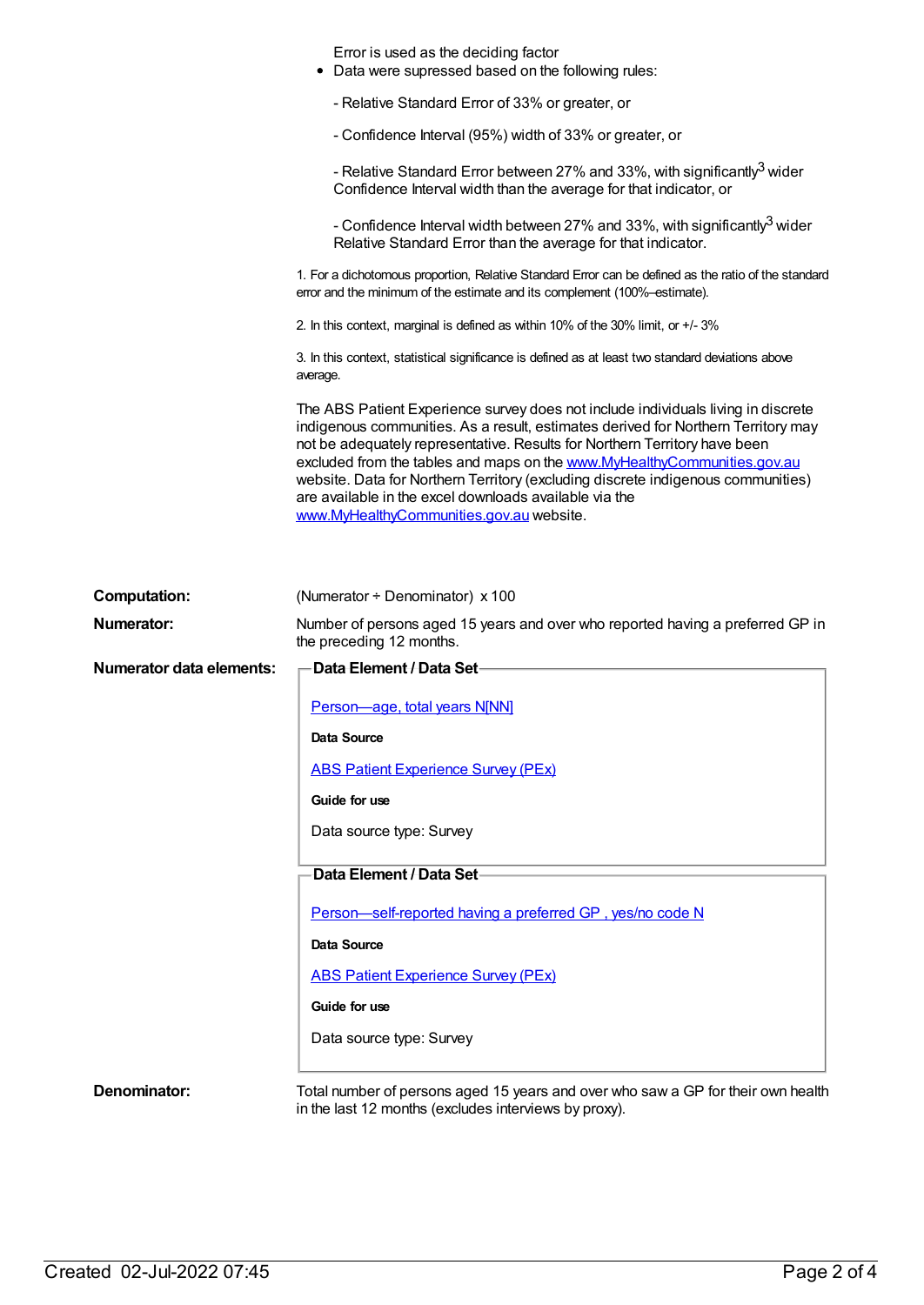| Denominator data<br>elements:           | Data Element / Data Set-                                                              |
|-----------------------------------------|---------------------------------------------------------------------------------------|
|                                         | <b>Person-age, total years N[NN]</b>                                                  |
|                                         | Data Source                                                                           |
|                                         | <b>ABS Patient Experience Survey (PEx)</b>                                            |
|                                         | Guide for use                                                                         |
|                                         | Data source type: Survey                                                              |
|                                         |                                                                                       |
| Disaggregation:                         | By Primary Health Network catchments.                                                 |
| <b>Disaggregation data</b><br>elements: | <b>Data Element / Data Set-</b>                                                       |
|                                         | Administrative health region-Primary Health Network identifier, code<br><b>AAANNN</b> |

# **Representational attributes**

| <b>Representation class:</b> | Percentage |
|------------------------------|------------|
| Data type:                   | Real       |
| Unit of measure:             | Person     |
| Format:                      | N[NN].N    |
|                              |            |

# **Indicator conceptual framework**

| <b>Framework and</b> | <b>PAF-Equity of access</b> |
|----------------------|-----------------------------|
| dimensions:          |                             |

#### **Data source attributes**

| Data sources: | Data Source                                |
|---------------|--------------------------------------------|
|               | <b>ABS Patient Experience Survey (PEx)</b> |
|               | <b>Frequency</b>                           |
|               | Annual                                     |
|               | Data custodian                             |
|               | <b>Australian Bureau of Statistics</b>     |

### **Accountability attributes**

| <b>Reporting requirements:</b>                         | National Health Performance Authority - Performance and Accountability<br>Framework |
|--------------------------------------------------------|-------------------------------------------------------------------------------------|
| <b>Organisation responsible</b><br>for providing data: | Australian Bureau of Statistics                                                     |
| <b>Accountability:</b>                                 | National Health Performance Authority                                               |
| Release date:                                          | 01/10/2015                                                                          |

## **Source and reference attributes**

**Submitting organisation:** National Health Performance Authority